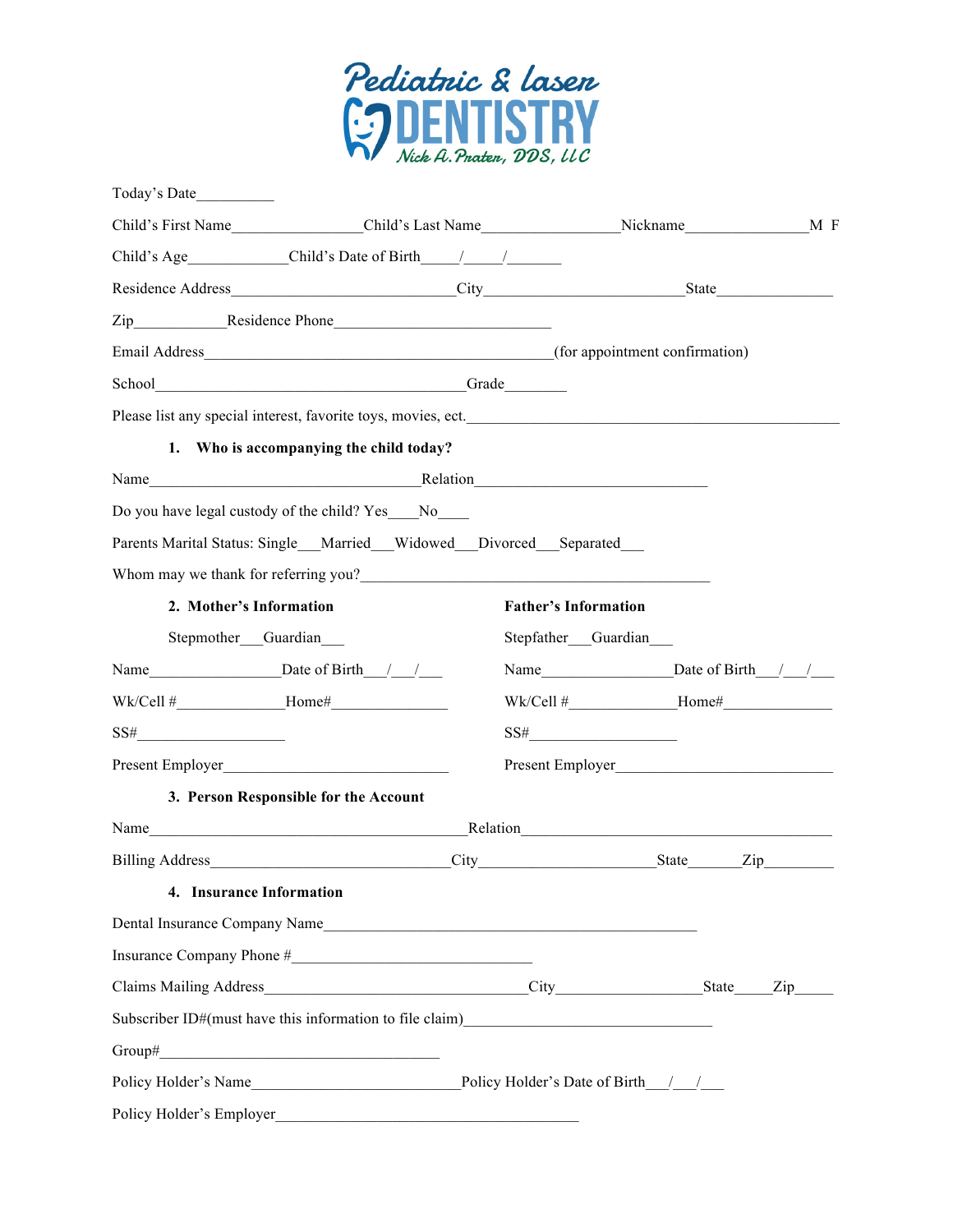| Patient Name: |  |  |  |  |
|---------------|--|--|--|--|
|               |  |  |  |  |

# **HEALTH HISTORY QUESTIONNAIRE**

| Has your child had previous Anesthesia/Sedation or Surgery?<br><b>YES</b><br>NO                                                                                                                                                |  |
|--------------------------------------------------------------------------------------------------------------------------------------------------------------------------------------------------------------------------------|--|
| If Yes, please list:                                                                                                                                                                                                           |  |
|                                                                                                                                                                                                                                |  |
| N <sub>O</sub><br>Does your child take any medications? YES                                                                                                                                                                    |  |
| If Yes, please list:                                                                                                                                                                                                           |  |
| Does your child have any allergies to any medications, food, or nickel?<br><b>YES</b><br>NO                                                                                                                                    |  |
| If Yes, please list:                                                                                                                                                                                                           |  |
| Does your child have a reaction to local anesthetics (i.e. Novocain) or antibiotics? YES<br>NO                                                                                                                                 |  |
| If Yes, please list:                                                                                                                                                                                                           |  |
| Please answer the following questions to the best of your ability:                                                                                                                                                             |  |
| Has your child ever had any of the following (please circle all that apply):                                                                                                                                                   |  |
| Respiratory: Asthma Sleep Apnea Snoring Seasonal Allergies Recent Cold/Flu Frequent Ear/Tonsil Infections Sinus Tuberculosis<br>Other:                                                                                         |  |
| Cardiovascular: Murmur Congenital Defect Rheumatic Fever High Blood Pressure Heart Attack Angioplasty/Stents Chest Pain<br>Abnormal Heart Rhythm Other: New York 1988 and 2008                                                 |  |
| <b>Liver/Gastrointestinal:</b> Hepatitis Heartburn Ulcers Hernia Bowel/Colon Other:                                                                                                                                            |  |
| Neurological/Musculoskeletal: Seizures Developmental Disability ADD/ADHD Migraines/Headaches Autism Anxiety Depression<br>Stroke Hearing Impairment Numbness/Tingling Arthritis Back Pain Learning Disability Speech<br>Other: |  |
| Renal/Endocrine: Diabetes Thyroid Kidney Stones Recent Weight Loss/Gain Other:                                                                                                                                                 |  |
| Hematologic: Cancer/Chemotherapy HIV Bleeding Problems Low Blood Count Other:                                                                                                                                                  |  |
| Is your child under the care of a physician for any chronic medical problems?<br><b>YES</b><br>N <sub>O</sub>                                                                                                                  |  |
| Please list the name of the supervising Physician responsible for your child's care:                                                                                                                                           |  |
| Physician Name: Physician Phone:                                                                                                                                                                                               |  |
| Physician Address: Manual Manual Manual Manual Manual Manual Manual Manual Manual Manual Manual Manual Manual                                                                                                                  |  |
| <b>DENTAL HISTORY</b>                                                                                                                                                                                                          |  |
| Last visit to a dentist:                                                                                                                                                                                                       |  |
| (Approximate Date)<br>(Dentist Name)                                                                                                                                                                                           |  |
| What concerns regarding your child's teeth prompted this visit?                                                                                                                                                                |  |
| I desire comprehensive dental care for my child                                                                                                                                                                                |  |
| I have specific dental concerns. My concerns are:                                                                                                                                                                              |  |
| My child has complained about dental problems                                                                                                                                                                                  |  |
| My child suffered an injury to the head/mouth/teeth, if so please explain:                                                                                                                                                     |  |
| Has your child had any history of the following habits?                                                                                                                                                                        |  |
| Thumb-sucking Finger-sucking Lip Biting Nail Biting Pacifier                                                                                                                                                                   |  |
| Are any of these habits currently active? YES<br>NO                                                                                                                                                                            |  |
| Child attitude toward dentistry:                                                                                                                                                                                               |  |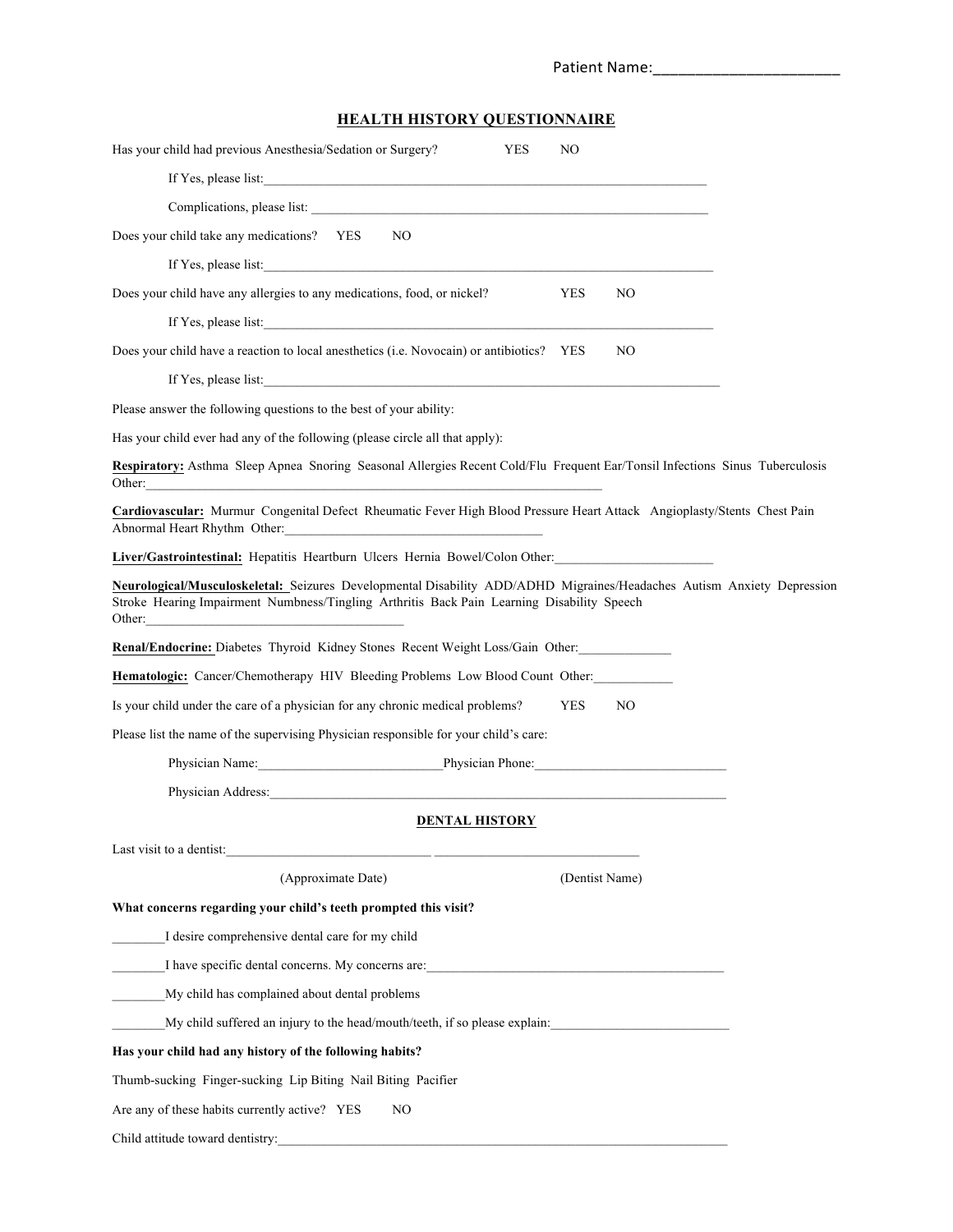

# **CONSENT FOR EVALUATION**

State Law requires us to obtain your consent for any contemplated dental treatment or oral surgery. However, prior to any treatment, it is necessary to perform a thorough clinical evaluation including any diagnostic aids necessary. Please read this and ask about anything you do not understand. We will be happy to explain anything in further detail.

*I hereby authorize and direct Dr. Nick Prater and Dr. Breanna Prater to perform upon my child (or legal ward) a complete dental examination including the advisable radiographs (x-rays) and any other diagnostic aid deemed necessary by the Dentist in order to properly diagnose the dental condition of my child. I also understand that if any dental treatment is necessary, I will be required to sign consent for treatment after having been explained the proposed treatment.* 

## **GENERAL CONSENT FOR TREATMENT**

State Law requires us to obtain your consent for contemplated dental treatment. This form serves as a general consent for dental treatment. Please read this form carefully and ask about anything you do not understand. We will be happy to explain anything in further detail.

1. After consultation with Dr. Nick Prater and/or Dr. Breanna Prater and an explanation about any proposed procedure, I hereby authorize and direct the treating Dentist and/or dental auxiliaries of his/her choice to perform upon my child (or legal ward) the following dental treatment or oral surgery procedure(s) including the necessary or advisable local anesthesia, radiographs (x-rays) or diagnostic aids:

In general terms the dental procedures **may include one or a combination** of the following:

- \*Cleaning of the teeth and the application of topical fluoride
- \*Application of plastic "sealants" to the grooves of the teeth
- \*Treatment of diseased or injured teeth with dental restorations
- \*Removal (extraction) of one or more teeth

 $\mathcal{L}_\text{max} = \frac{1}{2} \sum_{i=1}^n \mathcal{L}_\text{max} = \frac{1}{2} \sum_{i=1}^n \mathcal{L}_\text{max} = \frac{1}{2} \sum_{i=1}^n \mathcal{L}_\text{max} = \frac{1}{2} \sum_{i=1}^n \mathcal{L}_\text{max} = \frac{1}{2} \sum_{i=1}^n \mathcal{L}_\text{max} = \frac{1}{2} \sum_{i=1}^n \mathcal{L}_\text{max} = \frac{1}{2} \sum_{i=1}^n \mathcal{L}_\text{max} = \frac{1}{2} \sum_{i=$ 

- \*Treatment of diseased or injured oral tissues (hard and/or soft)
- \*Treatment of malposed (crooked) teeth and/or developmental abnormalities
- \*Treatment of Orthodontia
- 2. Alternate methods of treatment, if any, will also be explained to me, as well as the advantages and disadvantages of each. I am advised that though good results are expected, the possibility and nature of complications cannot be accurately anticipated and that, therefore, there can be no guarantee as expressed or implied either as to the result of the treatment or as to the cure.

I hereby state that I have read and understand this consent, and that all questions about this consent or any planned procedures have or will be answered in a satisfactory manner prior to any treatment. I understand that I have the right to be provided with answers to questions that may arise during the course of my child's treatment. I further understand that this consent will remain in effect until such time that I choose to terminate it.

 $X_\_$ 

Signature of parent or guardian

Print name of parent or guardian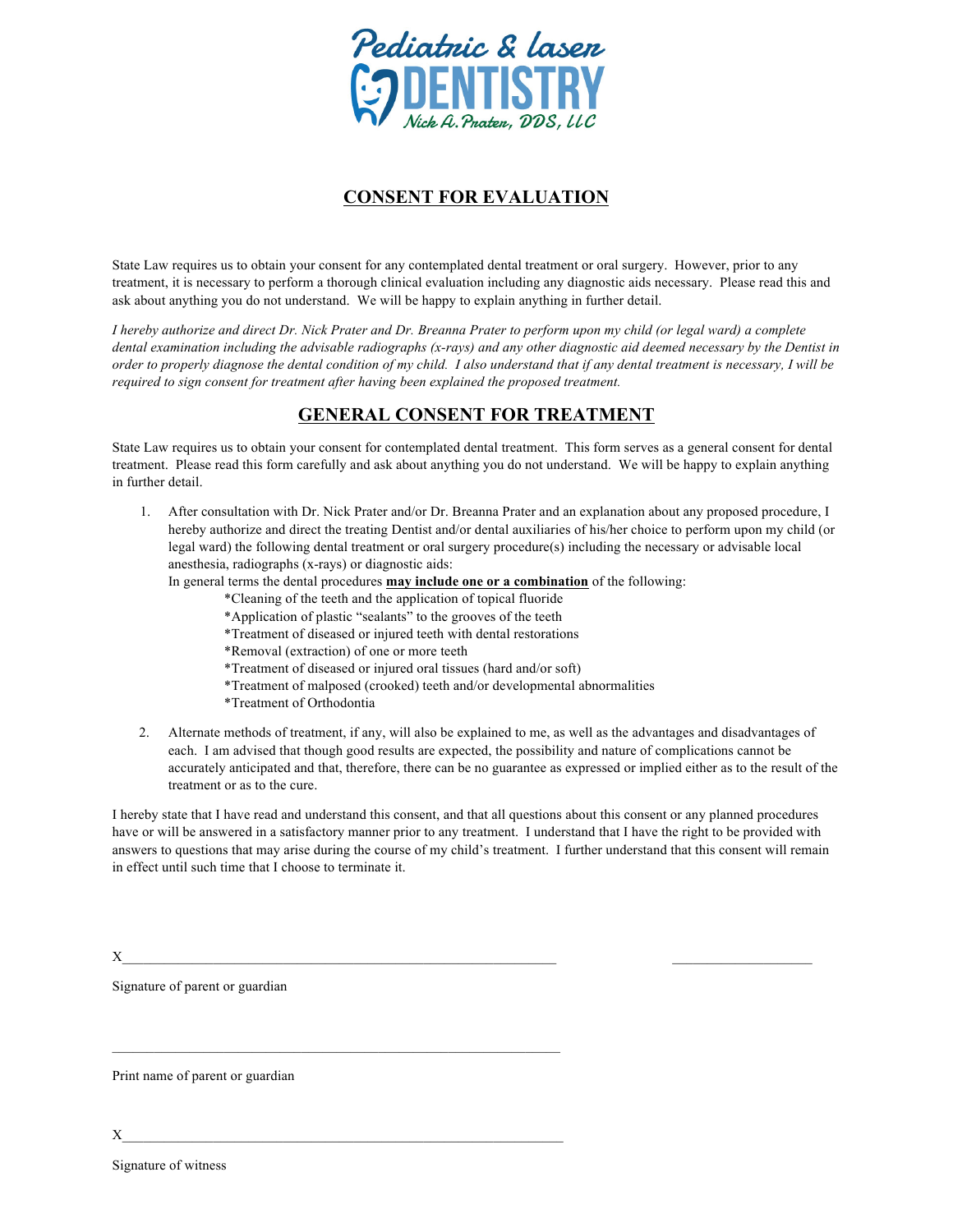

*Welcome to the office of Dr. Nick Prater and Dr. Breanna Prater. We want to make your visit productive and enjoyable. We are happy to answer any and all questions regarding insurance plans and payment policies you may have.* 

#### **I. FINANCIAL POLICY**

1. Patients WITH insurance coverage:

\*Please understand that your insurance policy is a contract between you and your insurance company. We are not a party to that contract. We will be glad to help you obtain the appropriate benefits from your insurance carrier as a courtesy to you. However, you are responsible for understanding your individual benefits and for the payments of your account.

\*Regarding insurance plans where we are a participation provider, all co-pays and deductibles are **due prior or at the time of treatment.**

\*Regarding insurance plans where we are NOT a participating provider, estimates will be collected **prior to or at the time of treatment** and the difference will be billed as necessary. \*If your insurance company has not paid the claim within 45 days, the balance will be automatically transferred to you.

\*In some cases, insurance carriers may pay for alternative benefits other than the treatment performed. In this case, you are responsible to pay for the difference.

\*Even if you have dual coverage there may still be a portion that is your responsibility.

2. Patients WITHOUT insurance coverage:

\*Patients without insurance coverage are required to pay for services rendered **at or prior to the time of treatment**.

#### **II. CANCELLATION POLICY**

\*We require a 24 hour cancellation notice for a scheduled appointment.

\*Patients who fail to show for their scheduled appointment without giving notice will be charged a \$50.00 fee.

#### **III. BILLING POLICY**

\*Checks returned unpaid from the bank are subject to a \$35.00 service fee

\*Accounts delinquent more than 45 days from the date of billing are subject to a 1% per month (12% annually) finance charge.

\*When your bill is unpaid, a collection agency may be chosen to manage delinquent accounts. If your account is sent to our collection agency you will be responsible for collection and court costs along with attorney's fees.

#### **BY SIGNING, I AGREE I HAVE READ AND UNDERSTAND PEDIATRIC & LASER DENTISTRY'S FINANCIAL POLICY, CANCELLATION POLICY, AND BILLING POLICY AND THAT I AM THE PERSON RESPONSIBLE FOR THIS PATIENT'S ACCOUNT.**

Signature of parent or guardian Date

Printed name of parent or guardian